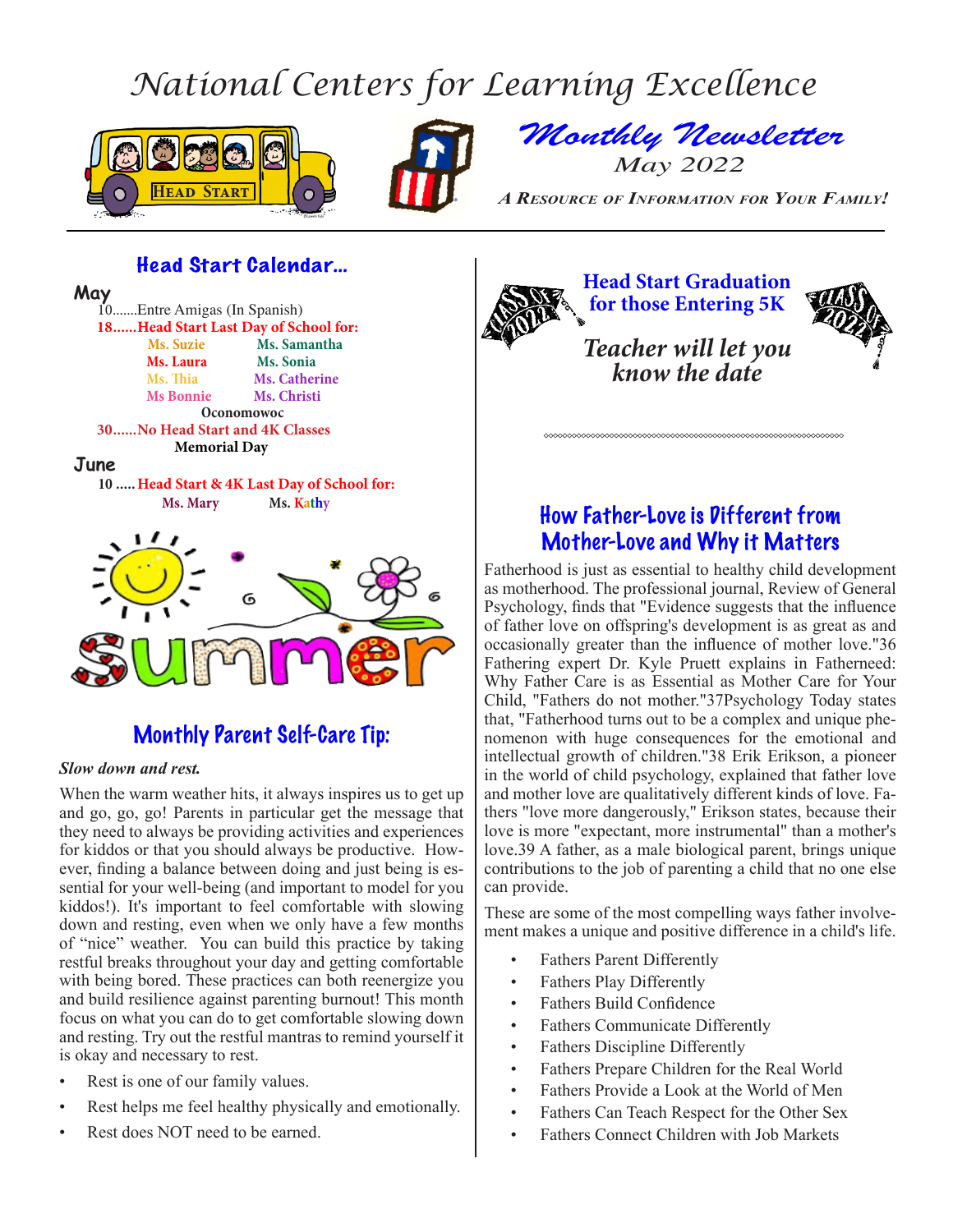# *National Centers for Learning Excellence*





*Carta de Noticias Mayo 2022*

**Head Start** *Un Recurso de Información para su Familia!* 

### Calendarios de Head Start

#### **Mayo**

10.......Entre Amigas (In Spanish) **18������Head Start Ultimo Día de Clases en el salón de: Ms. Suzie Ms. Samantha Ms. Laura** Ms. Sonia<br> **Ms. Thia** Ms. Cather **Ms. Catherine Ms Bonnie Ms. Christi Oconomowoc 30������No Head Start and 4K Classes Memorial Day Junio 10 .....Head Start y 4K Ultimo Día de Clases en el salón de: Ms. Mary Ms. Kathy**



### Consejo del Mes para el Cuidado Personal de los Padres

### *Reduzca la velocidad y descanse.*

Cuando llega el buen tiempo, siempre nos inspira a levantarnos e ir, ¡vamos, vamos! Los padres en particular reciben el mensaje de que siempre deben proporcionar actividades y experiencias para los niños o que siempre deben ser productivos. Sin embargo, encontrar un equilibrio entre hacer y simplemente ser es esencial para su bienestar (es importante ser modelo para sus hijos!). Es importante sentirse cómodo disminuyendo la velocidad y descansando, incluso cuando solo tenemos unos pocos meses de clima "agradable". Puede desarrollar esta práctica tomando descansos reparadores a lo largo del día y sintiéndose cómodo con el aburrimiento. ¡Estas prácticas pueden revitalizarlo y desarrollar resiliencia contra el agotamiento de los padres! Este mes concéntrese en lo que puede hacer para sentirse cómodo disminuyendo la velocidad y descansando. Pruebe los mantras relajantes para recordar que está bien y es necesario descansar.

- El descanso es uno de nuestros valores familiares.
- El descanso me ayuda a sentirme saludable física y emocionalmente.
- El descanso NO necesita ser ganado.



## Cómo el Amor del Papá es Diferente al Amor de Mamá y Por qué es Importante

Las madres y los padres crian a los niños de forma distinta, y esta diferencia es un gran beneficio para los niños.

La paternidad es tan esencial para el desarrollo sano del niño como la maternidad. La revista especializada profesional Informe de Psicología General concluye que "las pruebas indican que la influencia del amor del padre en el desarrollo de los hijos es tan grande como la influencia del amor de la madre y en algunos casos la supera".36 El Dr. Kyle Pruett, experto en paternidad, explica en Fatherneed: ¿Por qué para el niño el cuidado del padre es tan esencial como el de la madre, "Los padres no miman".37Psicología plejo y único con enormes consecuencias para el crecimien-<br>to emocional e intelectual de los niños".38 Erik Erikson, pionero en el mundo de la psicología infantil, explicó que el amor de padre y el de madre son clases cualitativamente diferentes de amor. Los padres "aman más peligrosamente", afirma Erikson, porque su amor es más "expectante, más instrumental" que el amor de una madre.39 Un padre, como padre biológico masculino, aporta contribuciones únicas a la tarea de criar a un niño que nadie más puede proveer.

Estas son algunas de las maneras más convincentes de que la participación del padre marca una diferencia única y positiva en la vida de un niño.

- Los padres crian diferente
- Los padres juegan diferente
- Los padres fomentan la confianza
- Los padres se comunican diferente
- Los padres disciplinan diferente
- Los padres preparan a los niños para el mundo real
- Los padres proporcionan una mirada al mundo de los hombres
- Los padres pueden enseñar respeto por el sexo opuesto
- Los padres conectan a los niños con los mercados de trabajo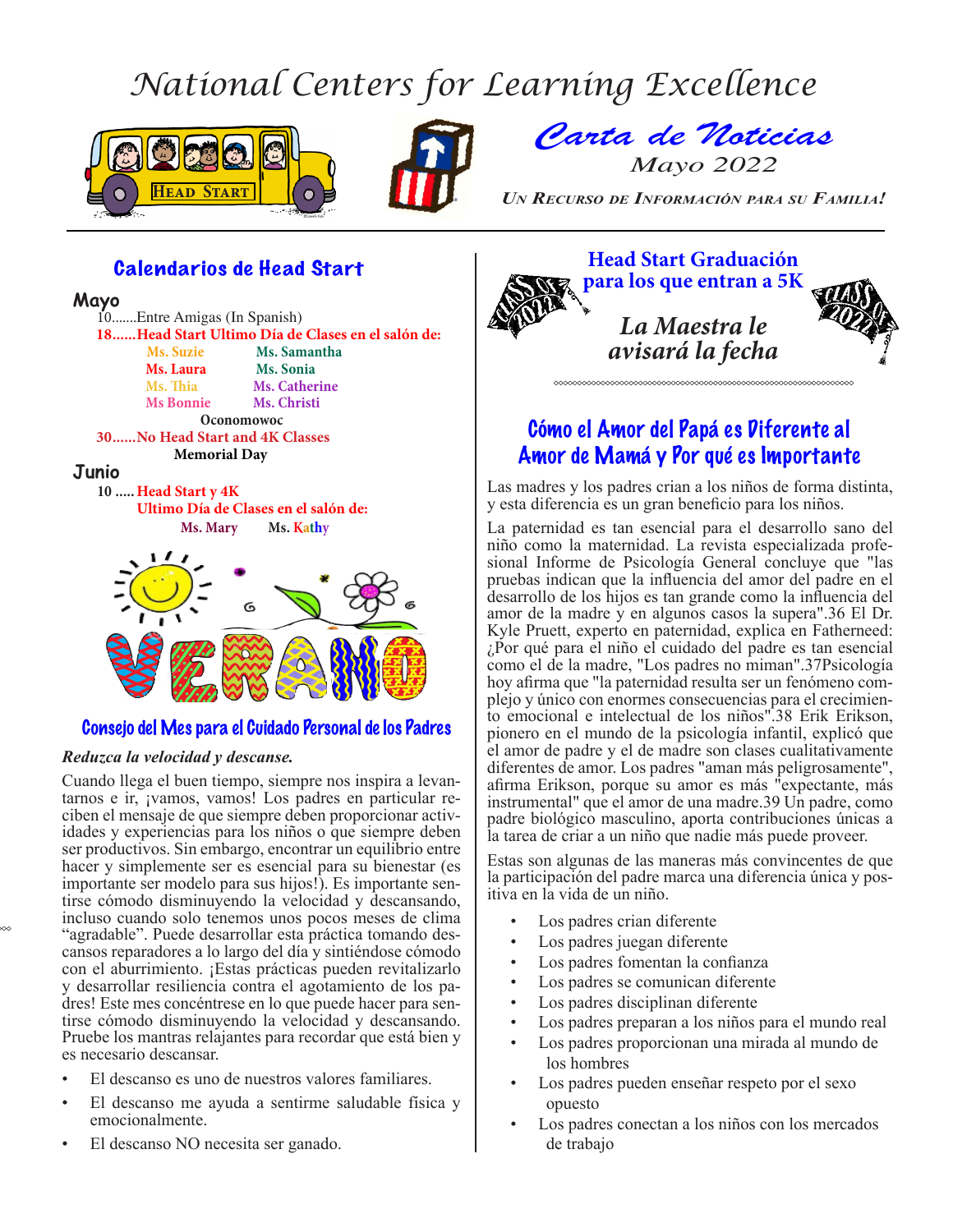### **Blood Lead Levels in Children: What Parents Need to Know**

By: Jennifer A. Sample, MD, FAAP & Lauren Zajac, MD, MPH, FAAP

Protecting children from exposure to lead is important to lifelong good health. Even low levels of lead in blood have been shown to affect IQ, ability to pay attention, and academic achievement.

The most important step that parents, pediatricians, and others can take is to prevent lead exposure before it occurs. See Blood Lead Levels in Pregnant & Breastfeeding Moms and Lead Exposure: Steps to Protect Your Family.

Your pediatrician can screen your child for lead exposure risk factors. Based on risk factors identified, they may recommend a blood test to measure the level of lead in your child's blood. Usually, there are no obvious signs or symptoms if a child is exposed to lead. A blood test is an easy way to find out.

### *Update on blood lead levels in children*

Until 2012, children were identified as having a blood lead level of concern if the test result was 10 or more micrograms per deciliter of lead in blood. Prior to 2012, the blood lead test results for children with levels below 10 may, or may not, have been reported to parents.

Experts now know that there is no safe lead level. Because of this, the Centers for Disease Control and Prevention (CDC) has lowered the reference level for blood lead testing in children. The level is based on the U.S. population of children ages 1-5 years who are in the top 2.5% of children when tested for lead in their blood. This number is used to monitor the progress of lead poisoning prevention in the United States.

The current CDC reference level is 3.5 micrograms per deciliter of lead in blood for children.

What has not changed: the need to find the source of lead in children with all elevated blood lead levels so that exposure can be stopped. These new recommendations do not change the recommendation that chelation therapy be considered when a child is found with a test result of greater than or equal to 45 micrograms per deciliter of lead in blood.

### *Simple steps to make your home more lead-safe*

The most important step that parents, pediatricians, and others can take is to prevent lead exposure before it occurs. Here are some simple steps to reduce lead exposure in the home:

Talk to your local health department about testing paint and dust in your home for lead if you live in a home built before 1978.

Make sure children stay away from areas where home renovations are taking place until the work is completed. Common home renovation activities like sanding, cutting, and demolition can create hazardous lead dust and chips by disturbing lead-based paint. These can be harmful to adults and children.

Renovation activities should be performed by certified renovators who are trained by EPA-approved training providers to follow lead-safe work practices. Learn more at EPA's Renovation, Repair, and Painting rule web page.

If you see paint chips or dust in windowsills or on floors because of peeling paint, clean these areas regularly with a wet mop.

Wipe your feet on mats before entering the home, especially if you work in occupations where lead is used. Removing your shoes when you are entering the home is a good practice to control lead.

Remove recalled toys and toy jewelry from children. Stay up-to-date on current recalls by visiting the Consumer Product Safety Commission's Web site.

### *Talk with your pediatrician*

If you're concerned about blood lead levels in your children, talk with your pediatrician. Your regional Pediatric Environmental Health Specialty Unit (PEHSU) have staff who can also talk with pediatricians and families about concerns over environmental toxins.